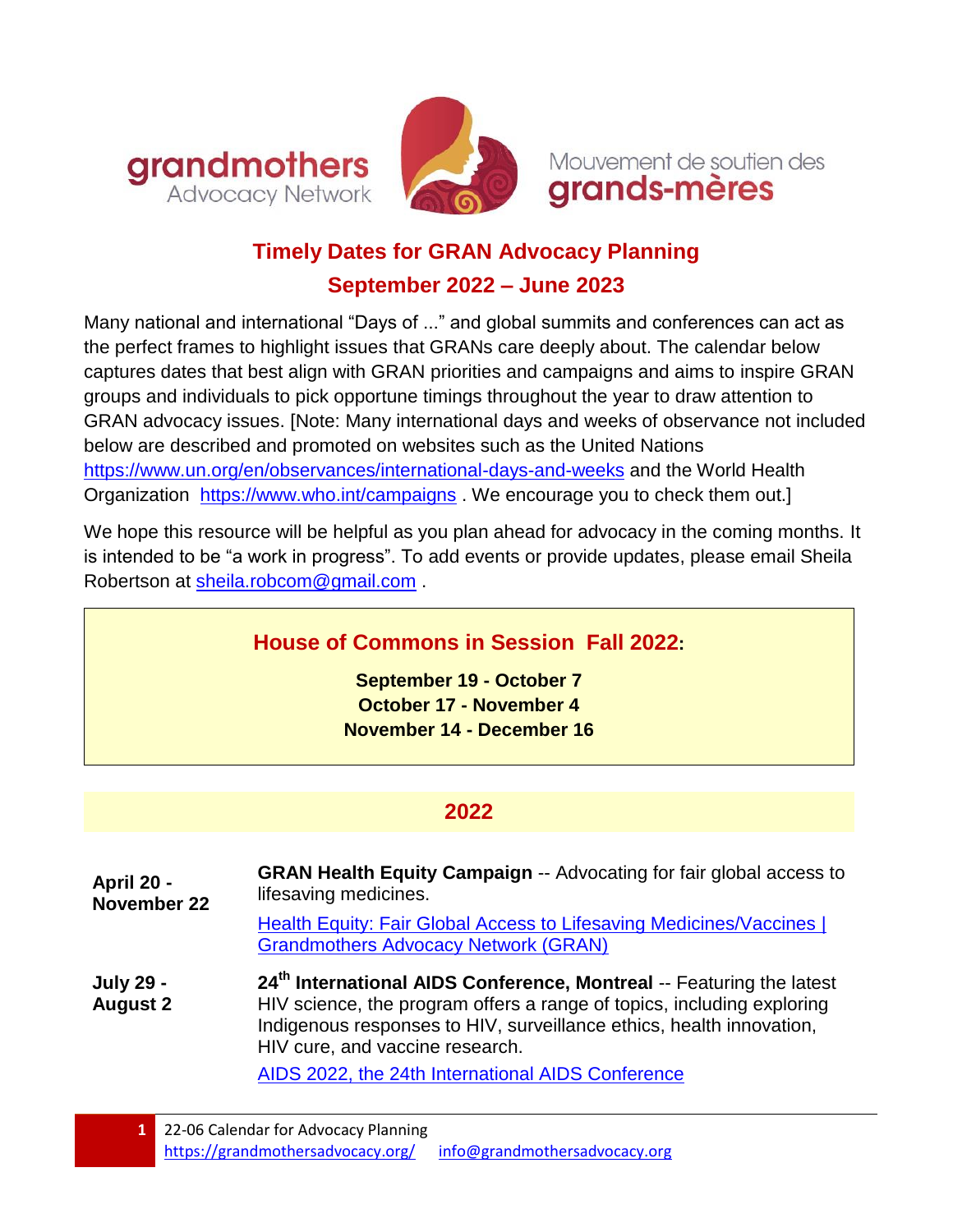**September 30 National Day for Truth and Reconciliation (Canada)** -- Honours the lost children and survivors of residential schools, their families, and communities.

> [https://www.canada.ca/en/canadian-heritage/campaigns/national-day](https://www.canada.ca/en/canadian-heritage/campaigns/national-day-truth-reconciliation.html)[truth-reconciliation.html](https://www.canada.ca/en/canadian-heritage/campaigns/national-day-truth-reconciliation.html)

**Date TBD Seventh Replenishment Conference of the Global Fund** -- The Global Fund is a partnership designed to accelerate the end of AIDS, tuberculosis and malaria as epidemics.

<https://www.theglobalfund.org/en/seventh-replenishment/>

**October 1 International Day of Older Persons** -- Created in 1990 by the United Nations to recognize and celebrate the achievements and contributions that older people make to our society.

[International Day of Older Persons | United Nations](https://www.un.org/en/observances/older-persons-day)

**October 11 International Day of the Girl Child** -- Created in 2012 by the United Nations to promote girls' human rights, highlight gender inequalities and address the various forms of discrimination and abuse suffered by girls around the world.

[International Day of the Girl Child | United Nations](https://www.un.org/en/observances/girl-child-day)

**November 7-18 United Nations Framework Convention on Climate Change (UNFCCC) Conference of the Parties (COP 27) in Sharm El-Sheikh, Egypt** -- A strong presence from Africa, Lower Income Countries, and Small Island States is anticipated and a focus by them on funding for Loss and Damages related to climate disasters.

> [https://sdg.iisd.org/events/2021-un-climate-change-conference-unfccc](https://sdg.iisd.org/events/2021-un-climate-change-conference-unfccc-cop-27/)[cop-27/](https://sdg.iisd.org/events/2021-un-climate-change-conference-unfccc-cop-27/)

**November 25 International Day for the Elimination of Violence Against Women** Violence against women continues to be an obstacle to achieving equality, development, and peace, as well as to the fulfillment of women and girls' human rights. This day is a call for global action to increase awareness, promote advocacy and create opportunities for discussion on challenges and solutions.

> [International Day for the Elimination of Violence against Women |](https://www.un.org/en/observances/ending-violence-against-women-day)  [United Nations](https://www.un.org/en/observances/ending-violence-against-women-day)

**November 25 - December 10 16 Days of Activism Against Gender-Based Violence** -- Women's organizations, advocates, and activists join together for this global campaign which links the International Day for the Elimination of Violence Against Women and International Human Rights Day.

[16 Days of Activism Against Gender-Based](https://www.unwomen.org/en/what-we-do/ending-violence-against-women/take-action/16-days-of-activism) Violence | UN Women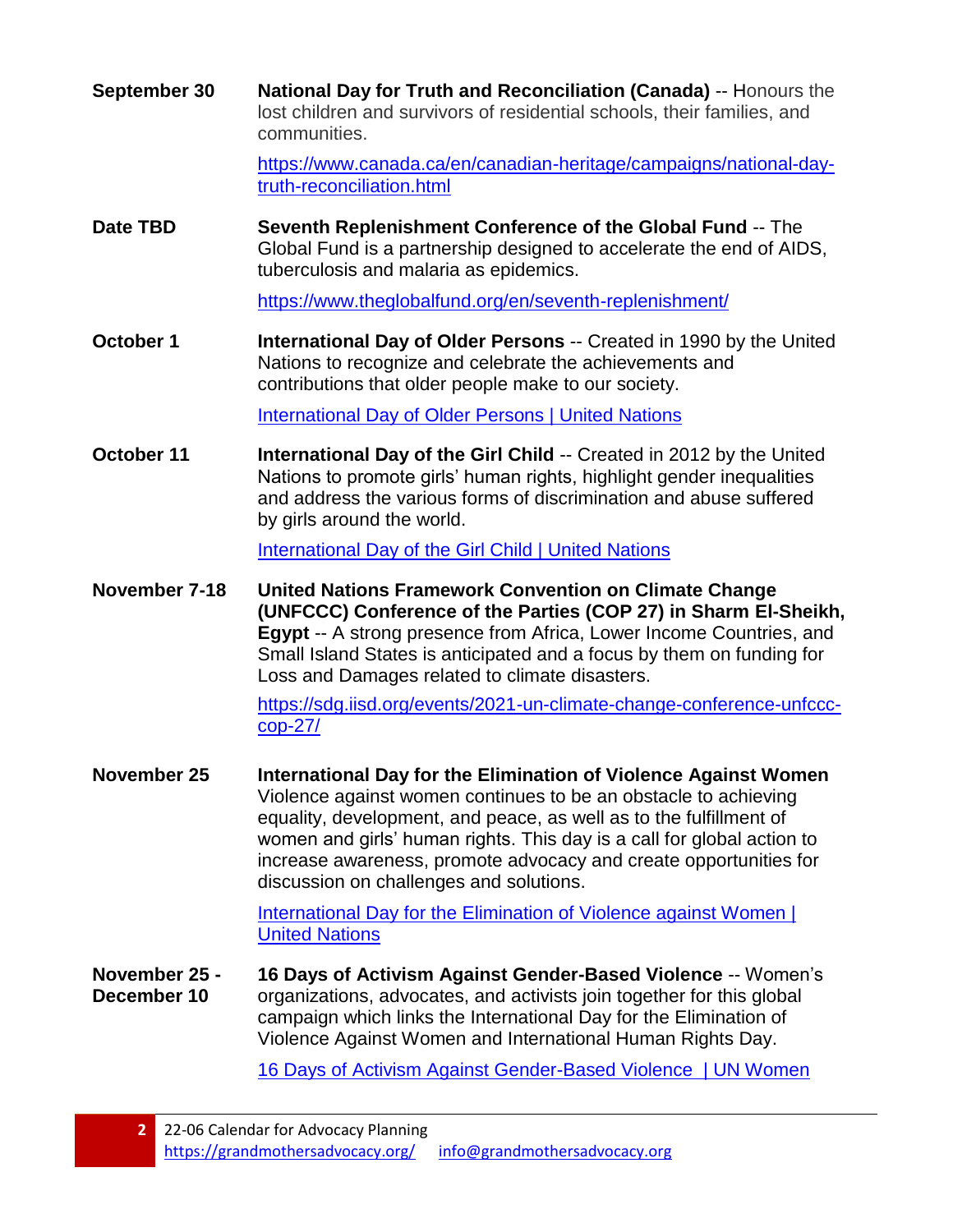**December 1 World AIDS Day** -- People around the world unite to raise awareness and show support for people living with and affected by HIV, to remember those who lost their lives to AIDS, and to celebrate victories, such as increased access to treatment and prevention services.

[World AIDS Day | United Nations](https://www.un.org/en/observances/world-aids-day)

**December 6 National Day of Remembrance and Action on Violence Against Women (Canada)** -- Commemorated on the anniversary of the 1989 École Polytechnique massacre, in which an armed student murdered fourteen women and injured ten others in the name of "fighting" feminism".

> [The National Day of Remembrance and Action on Violence Against](https://women-gender-equality.canada.ca/en/commemorations-celebrations/16-days/national-day-remembrance.html)  [Women | Canada.ca](https://women-gender-equality.canada.ca/en/commemorations-celebrations/16-days/national-day-remembrance.html)

**December 10 Human Rights Day** -- Proclaimed by the United Nations in 1950 to promote the Universal Declaration of Human Rights.

[Human Rights Day | United Nations](https://www.un.org/en/observances/human-rights-day)

### **2023**

**February 5 - 11 International Development Week (Canada)** -- Draws attention to international development and spotlights the important contributions Canadians are making through partnerships around the world.

[International Development Week | International.gc.ca](https://www.international.gc.ca/world-monde/issues_development-enjeux_developpement/idw-sdi.aspx?lang=eng)

**March 8 International Women's Day** -- Ranges from celebration of respect, appreciation, and love towards women to a celebration of women's economic, political, and social achievements.

[International Women's Day | United Nations](https://www.un.org/en/observances/womens-day)

**March 24 World Tuberculosis Day** -- Created by the World Health Organization to raise public awareness about the devastating health, social and economic consequences of tuberculosis (TB) and to step up efforts to end the global TB epidemic.

### [World TB Day | who.int](https://www.who.int/campaigns/world-tb-day/)

**April 23 - 29 World Immunization Week** -- Aims to highlight the collective action needed and to promote the use of vaccines to protect people of all ages against disease.

[World Immunization Week 2022 | who.int](https://www.who.int/campaigns/world-immunization-week/world-immunization-week-2022)